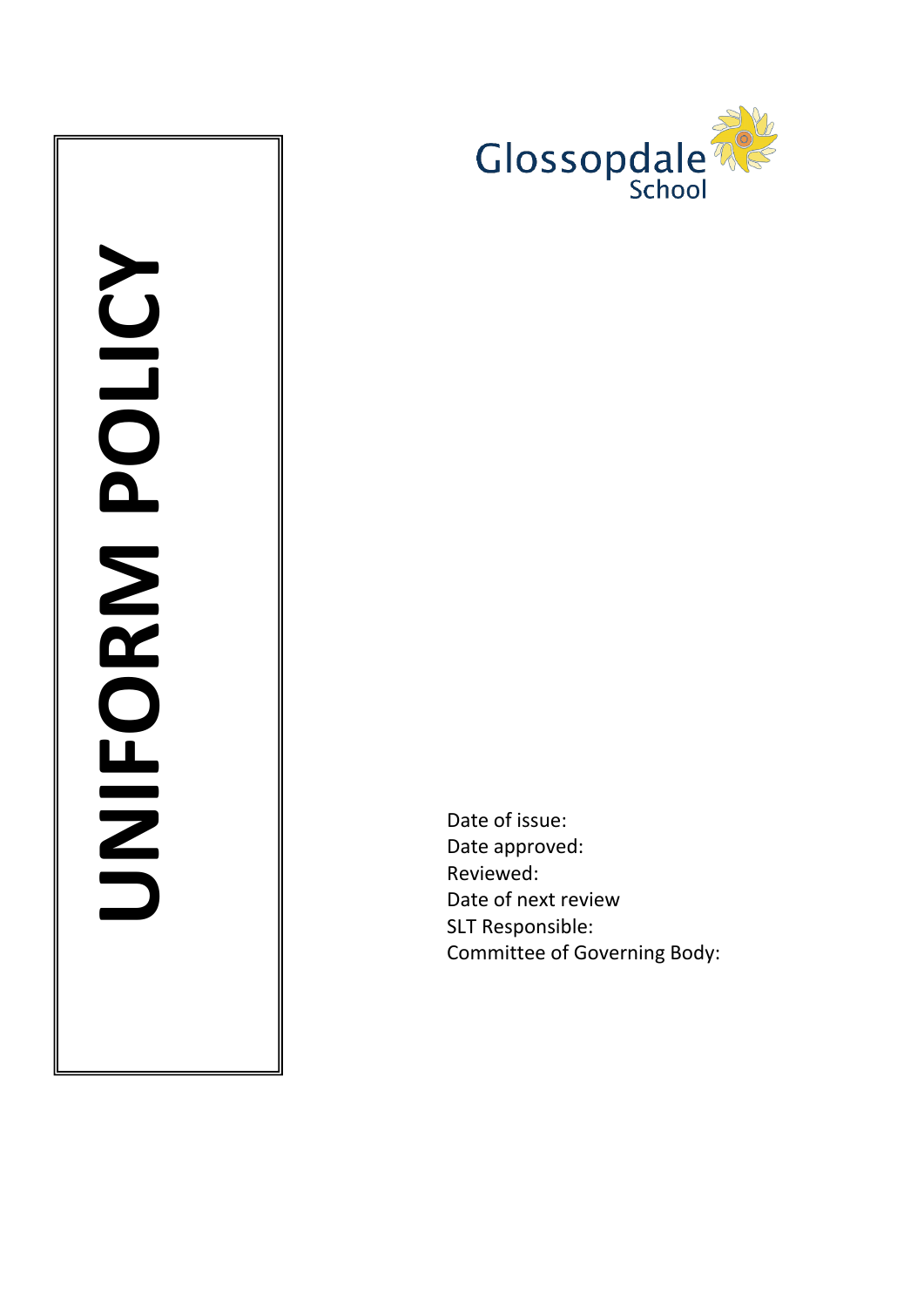# **Expectations**

Glossopdale School expects high standards of its students and uniform and appearance is no exception. The school aims to prepare students for every aspect of life including the establishment of acceptable dress and appearance. This uniform policy has been created to ensure all students can be confident through their smart appearance and represent the school appropriately.

# **Our school uniform policy aims to do achieve the following:**

- Instil a sense of pride and community in our students.
- Engenders a sense of community and belonging towards the school.
- Enables uniform to be both smart and affordable for all parents.
- Allow additional activities such as sports to be facilitated and safe.
- Can assist identification of strangers on school premises.
- Is designed with health and safety in mind.
- Promote equality amongst all students through their appearance.

## **School uniform requirements**

- $\checkmark$  Black school blazer with School logo.
- $\checkmark$  White shirt (not blouse) short or long sleeved.
- $\checkmark$  School tie (Year 7&8, gold with blue stripes/Year 9&10 blue with gold stripes/year 11 black with gold stripes).
- $\checkmark$  Regulation black tailored trousers; neither skinny, tight nor baggy; nor excessively flared; not denim, brushed denim or canvas fabric.
- $\checkmark$  Medium length/on the knee, black school skirt with at least one pleat
- $\checkmark$  Plain black ankle or knee-high socks or plain, black opaque tights.
- $\checkmark$  Sensible plain black leather or leather look shoes. Shoes must not contain white or coloured logos.
- $\checkmark$  Plain school bag fit for purpose.

## **Skirts, trousers and shoes must be practical and formal, not fashion items.**

### **Items not permitted**

- × Open-toed sandals & high heels.
- × Canvas shoes, trainers or boots (a boot is anything that is above the ankles).
- × Jeans, tracksuits, leggings, tight skinny trousers & short 'pull-on' skirts.
- × No clothes to be 'figure hugging'.
- × Hooded tops are not allowed around School.
- × Coloured laces in shoes (only black permitted).
- × Belts should be black, not coloured.

# **Optional Items (girls & boys)**

- Royal blue V-neck jumper or cardigan with School logo
- Outdoor Coat sensible and fit for purpose. Hoodies are not to be used as an outdoor coat.

# **PE kit is as follows:**

- $\checkmark$  Black polo shirt with school logo
- $\checkmark$  Black shorts with school logo
- $\checkmark$  Black football socks or plain white sports socks
- $\checkmark$  Black hoodie with school logo (optional)
- $\checkmark$  Black jogging pants/leggings (optional)
- $\checkmark$  Black shower proof jacket (optional)
- $\checkmark$  Indoor sensible sports shoes
- $\checkmark$  Outdoor sensible sports shoes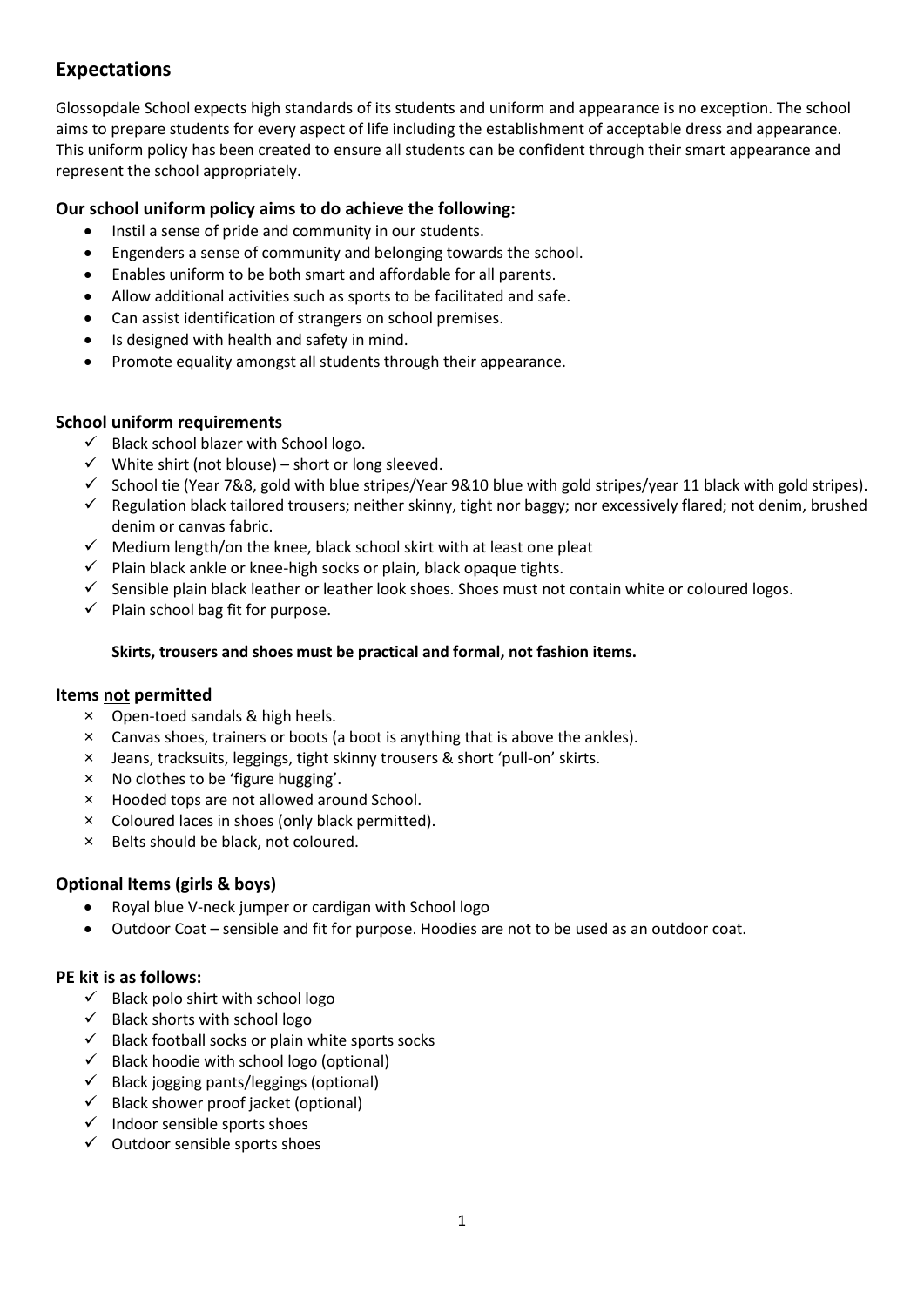# **Uniform Stockist and Supplier**

School Uniform is available from various retailers.

School ties can only be purchased from School.

School logo badges for the blazer can also be purchased from School if a plain blazer is purchased.

### **Jewellery**

- $\checkmark$  The only permitted jewellery which may be worn is:
- $\checkmark$  Stud earrings: one pair of studs in lower ear (not sleepers)
- $\checkmark$  Watch SMART watches must be deactivated during the school day in line with our mobile phone policy
- × Earrings are not allowed in tops of ears
- × Other visible body piercing is not allowed
- × No other items of body jewellery

Facial piercings including eyebrow, lip and nose studs are not permitted on the site by students as a result of health and safety concerns. If parents allow students to have such piercings, these should be done at the beginning of the summer holiday to enable the removal of the studs before the start of the new term.

Note: Jewellery is the responsibility of the student and not the school. Lost or damaged items will not be refunded.

### **Items banned inside the school building include but are not limited to:**

- Sunglasses
- Badges other than the school badges or charity badges during a charity campaign.
- Hats other than for the walk to and from school

### **Cosmetics**

- False nails and nail extensions are not permitted.
- False eyelashes are not permitted.
- Make up, in moderation, is only permitted to cover blemishes.
- Students wearing too much make-up will be required to remove it.

### **Hairstyles**

- Hair may not be worn in extreme or outrageous styles.
- Students are not permitted to be shaven bald or Number One cuts; haircuts where patterns, stripes or letters have been cut into the student's hair.
- Hair colour must be that of natural shades.
- Hair extensions may not be worn.
- We may ask students with long hair to tie their hair back in certain situations for health and safety reasons.
- Headbands can be worn but must be plain black.

# **Our Uniform and Appearance Expectations**

### **Blazers**

Blazers must be worn at all times during the school day and to and from school. Teachers may give permission for blazers to be removed in the classroom. During warm weather, students may remove blazers during lunchtime and breaks. Sleeves on blazers must not be rolled up.

### **Shirts and Ties**

Students must wear a formal white collared short or long sleeved shirt; tucked in with sleeves rolled down at all times. Students should wear their school ties at all times (except PE lessons) and ties should be worn so that cover all buttons on a shirt. Altering or defacing a school tie means that it is no longer fit for purpose and consequently it will be removed and the student will have to replace it. Ties should be worn on the journey to and from school.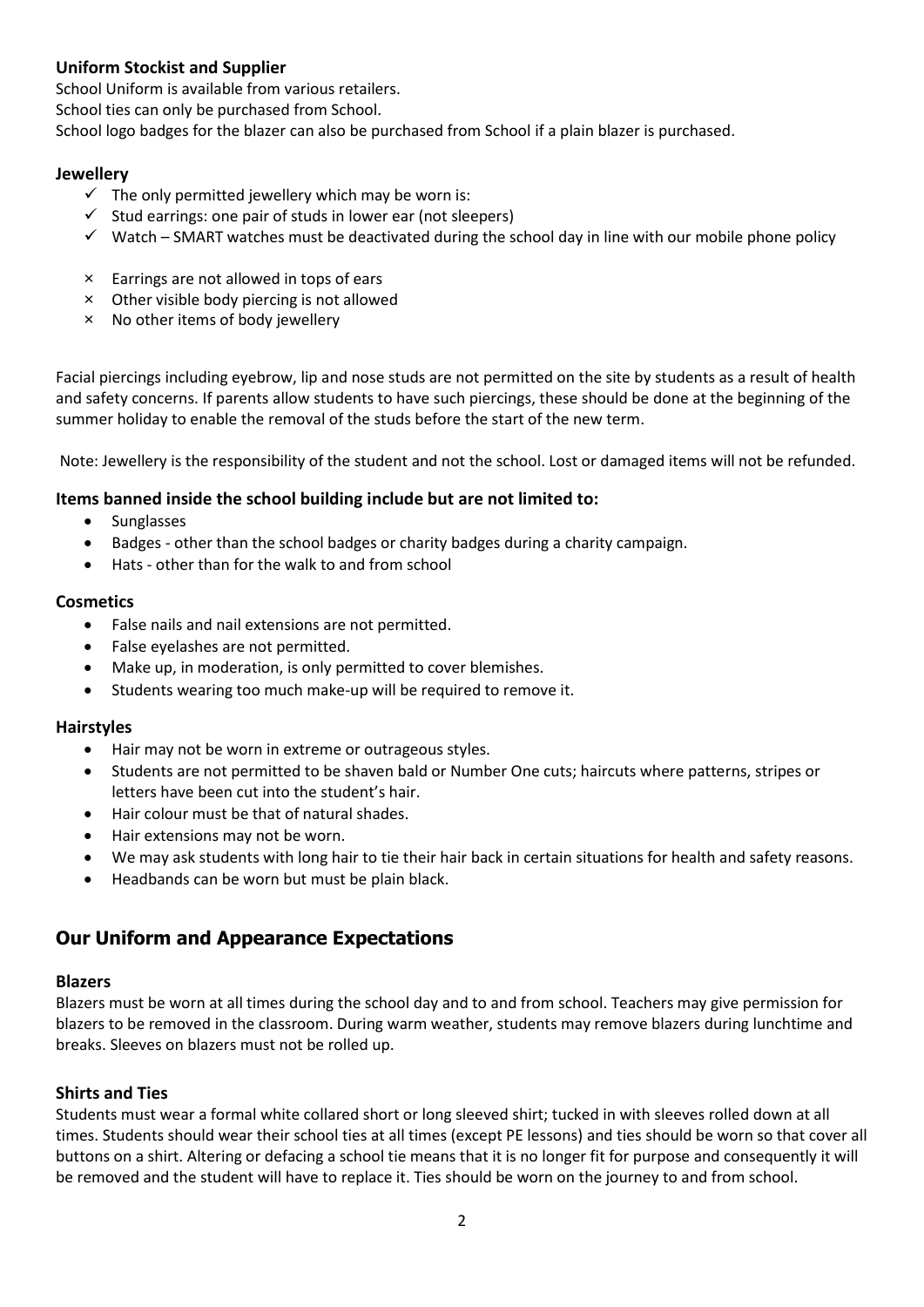## **Trousers and skirts**

Trousers must be black formal tailored full length trousers. Skirts must be formal and at least knee length, and not be stretchy, lycra, or frilly skirts. Tracksuit bottoms, jeans, chinos, combats, skinny trousers or any other fashion trouser that either clings to the leg at any point or flares out are not acceptable.

### **Footwear**

We want students to grow into healthy adults. We believe that it is dangerous for students to wear shoes that have platform soles or high heels. For reasons of health and safety we do not allow them to be worn in our school. Neither do we allow students to wear trainers to school. Whilst appropriate for sport and leisurewear, this footwear is not in keeping with the smart appearance of a school uniform. We require all students to wear shoes as stated in the uniform list.

## **Uniform outside school**

Every student must wear school uniform with a tie, for journeys to and from school, in school and for all official school functions. This will include home and away matches and all school trips unless a teacher gives specific instructions to the contrary. Trainers may be worn for casual games during lunchtime. However, all students must wear correct shoes for lessons and journeys to and from school.

## **Religious items and clothing**

We do not discriminate and welcome all students regardless of faith or belief. However, the school must also weigh the needs and rights of individual students against the cohesion and health and safety concerns of the entire school community. Parents' concerns and requests regarding religious clothing will be dealt with on a case-by-case basis and in accordance with the school's complaints policy.

The school's governors have regard to their responsibilities under the Equality Act 2010. It is not considered appropriate that any student should be disciplined for noncompliance with a school uniform policy which results from any of the protected characteristics specified in the Equality Act 2010.

### **Non-compliance to the uniform policy**

The enforcement of the decision to adopt a school uniform is the responsibility of the Headteacher as part of her overall responsibility for the day-to-day running of the school and for the maintenance of discipline.

We have a 'zero tolerance' approach to incidents of non-compliance with our School Uniform Policy. In the event of any student arriving at school without the correct uniform:

- We will seek consent from the parents/carers to send the student home in order to address the issue. The student should then return to school wearing the correct uniform.
- If a student arrives with a note from their parent/carer explaining why they are not in school uniform due to unforeseen circumstances e.g. shoe broke on way home, we will issue them with the correct item of uniform e.g. shoes, blazer, skirt etc. from our own school stock until the correct item of uniform has been sorted.
- If the student refuses to wear the school issued item of uniform they will be placed in isolation. Appropriate work will be provided by the student's teachers throughout the day. Contact will be made that day with parents/carers to ensure that the student wears the correct uniform the following school day.

### **The role of parents**

Parents are asked to support this school uniform policy. The school believes parents have a duty to send their child to school appropriately dressed and ready to learn. Parents should ensure their child is wearing their uniform correctly.

### **The role of governors**

The Governing Body supports the headteacher in implementing the School Uniform Policy. It will consider all representations from parents and carers regarding the uniform policy and will liaise with the headteacher to ensure that the policy is implemented fairly and with sensitivity. It is the governors' responsibility to ensure that the school uniform meets all regulations concerning the Equality Act 2010 and health and safety.